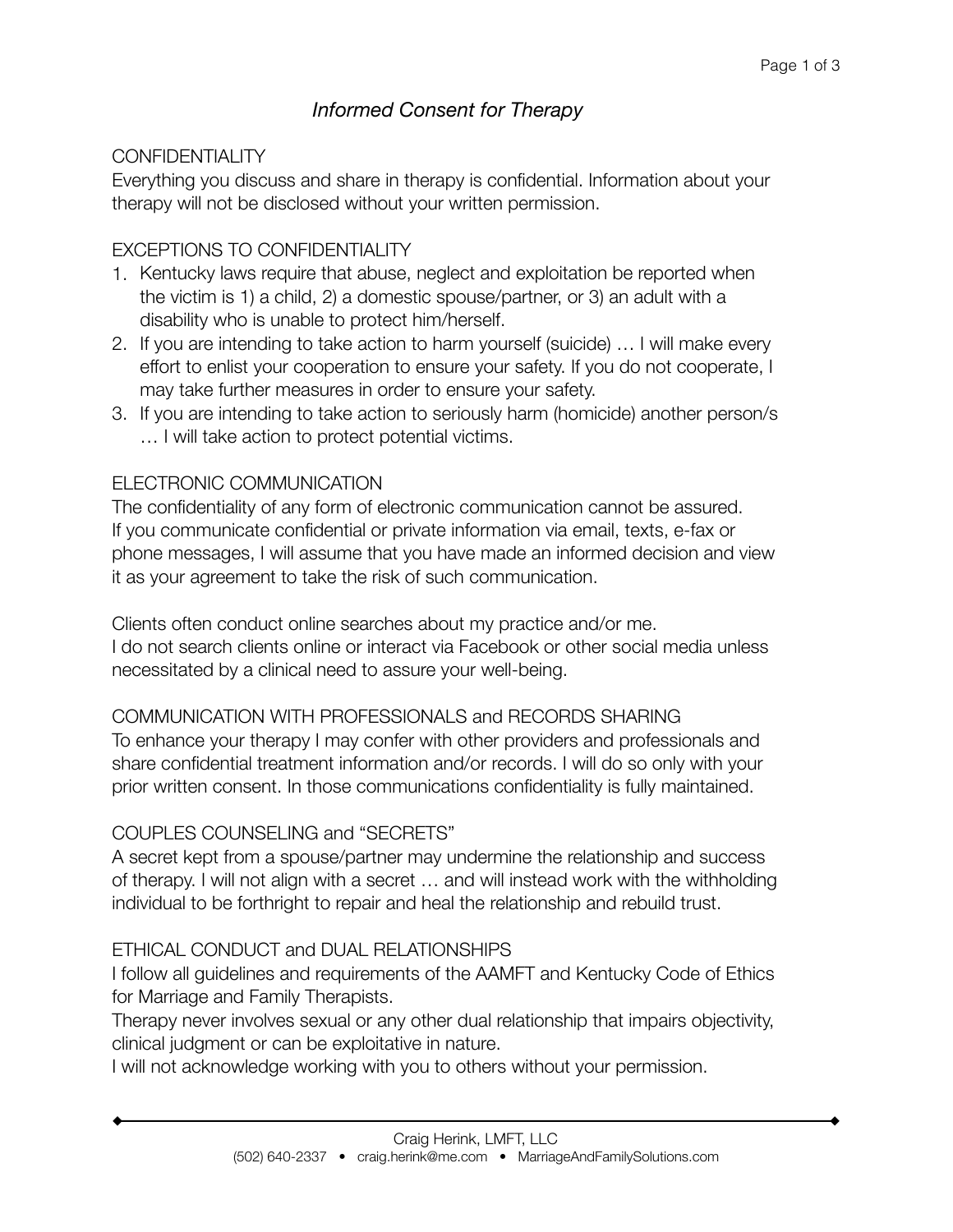It is your responsibility to advise me if any dual or multiple relationship becomes uncomfortable for you in any way. I will carefully consider your feedback and adjust any dual relationship interfering with the effectiveness of your therapy or welfare … and, you can do the same at any time.

## LITIGATION LIMITATION

Due to the contradiction between the healing intention of therapy and the adversarial nature of litigation, I do not participate in litigation or any other legal proceedings. It is agreed that neither you nor your attorney will call on me to testify in court, or request therapy records for litigation purposes, unless court mandated.

## **CONSULTATION**

I consult regularly with other professionals regarding cases; in all instances client identity remains completely anonymous and confidentiality is fully maintained.

## PROCESS OF THERAPY/FEEDBACK and SCOPE OF PRACTICE

Participation in therapy can result in a number of benefits, including improving interpersonal relationships and resolution of the specific concerns that led you to seek therapy. Working toward these benefits requires your active involvement, honesty, and openness in order to change your thoughts, feelings, and/or behavior. I will seek your feedback on your therapy, its progress, and will expect you to respond openly and honestly. Attempting to resolve issues that brought you to therapy, such as personal or interpersonal relationships, may result in changes that were not originally intended. Change will sometimes be easy and swift, and it can be slow and at times frustrating. There is no guarantee that therapy will yield the intended results. During the course of therapy I will bring various approaches to address the problem being treated and what will best benefit you.

I may suggest or refer you to other providers with expertise to address specific concerns and/or assist in your treatment.

I am not a physician and do not prescribe medications.

I am not a psychologist and do not conduct psychological evaluations.

I do not provide legal or financial advice.

## **TERMINATION**

You are free to terminate therapy at any time. On your request, I will provide you with names of other qualified professionals if you wish to seek other services.

# *Office Policies*

FEE

Fee is \$95.00 per 50-55 minute session.

Payment is due at time of service. Preferred method is check made payable to "Craig Herink, LMFT". I also accept cash and major credit cards.